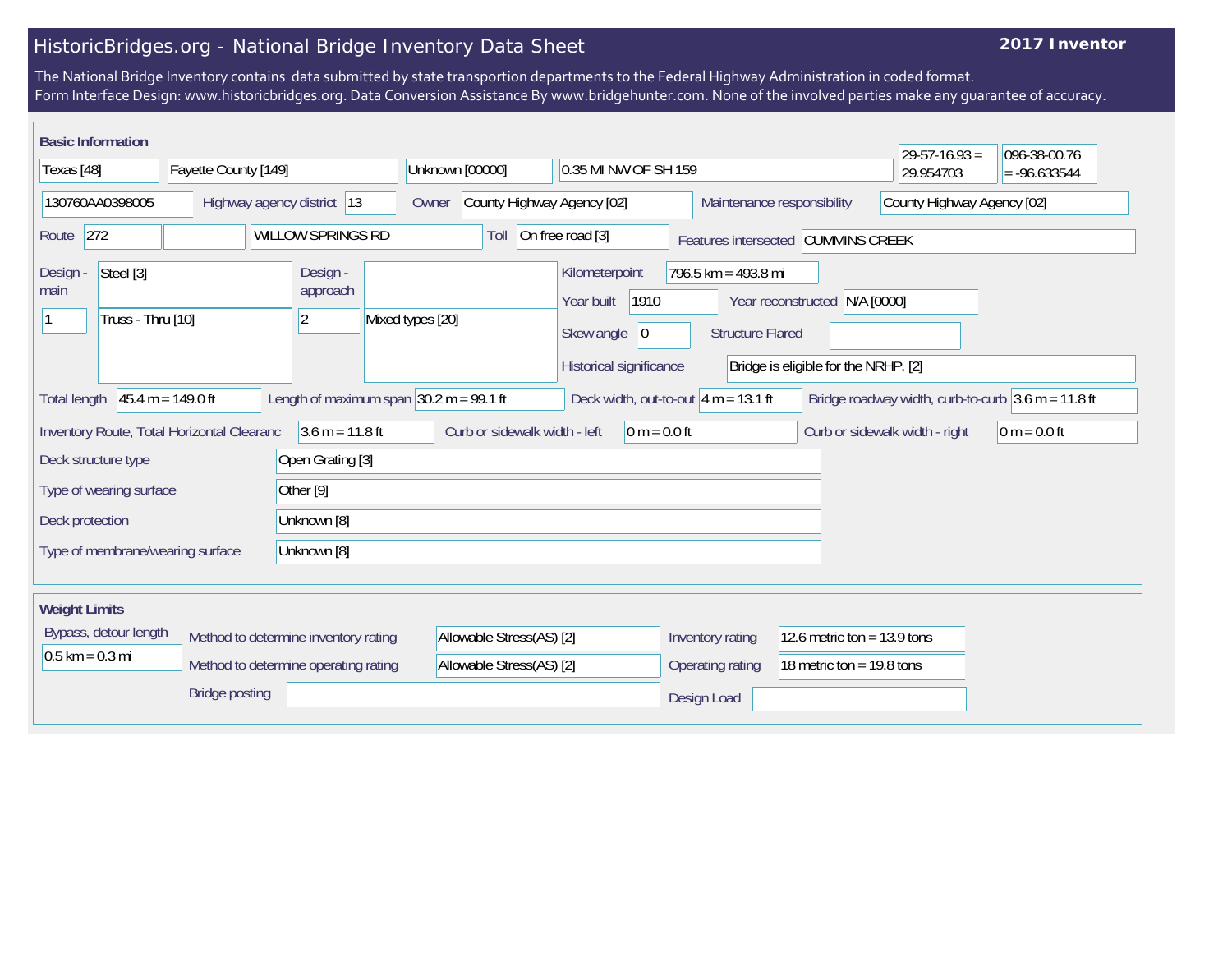| <b>Functional Details</b>                                                                                                                           |                                                                                       |  |  |  |  |  |  |  |  |
|-----------------------------------------------------------------------------------------------------------------------------------------------------|---------------------------------------------------------------------------------------|--|--|--|--|--|--|--|--|
| Average daily truck traffi<br>Average Daily Traffic<br> 30                                                                                          | 2034<br>Year 2012<br>80<br>%<br>Future average daily traffic<br>Year                  |  |  |  |  |  |  |  |  |
| Road classification<br>Local (Rural) [09]                                                                                                           | Approach roadway width<br>$4.9 m = 16.1 ft$<br>Lanes on structure 1                   |  |  |  |  |  |  |  |  |
| Type of service on bridge Highway [1]                                                                                                               | Direction of traffic One lane bridge for 2 - way traffic [3]<br>Bridge median         |  |  |  |  |  |  |  |  |
| No parallel structure exists. [N]<br>Parallel structure designatio                                                                                  |                                                                                       |  |  |  |  |  |  |  |  |
| Waterway [5]<br>Type of service under bridge                                                                                                        | Navigation control<br>Lanes under structure<br>$\overline{0}$                         |  |  |  |  |  |  |  |  |
| $0 = N/A$<br>Navigation vertical clearanc                                                                                                           | Navigation horizontal clearance $ 0 = N/A$                                            |  |  |  |  |  |  |  |  |
| Minimum vertical clearance over bridge roadway<br>Minimum navigation vertical clearance, vertical lift bridge<br>$3.88 \text{ m} = 12.7 \text{ ft}$ |                                                                                       |  |  |  |  |  |  |  |  |
| Minimum lateral underclearance reference feature Feature not a highway or railroad [N]                                                              |                                                                                       |  |  |  |  |  |  |  |  |
| Minimum lateral underclearance on left $0 = N/A$<br>Minimum lateral underclearance on right $99.9 =$ Unlimited                                      |                                                                                       |  |  |  |  |  |  |  |  |
| Minimum Vertical Underclearance $ 0 = N/A $<br>Minimum vertical underclearance reference feature Feature not a highway or railroad [N]              |                                                                                       |  |  |  |  |  |  |  |  |
| Appraisal ratings - underclearances N/A [N]                                                                                                         |                                                                                       |  |  |  |  |  |  |  |  |
|                                                                                                                                                     |                                                                                       |  |  |  |  |  |  |  |  |
| <b>Repair and Replacement Plans</b>                                                                                                                 |                                                                                       |  |  |  |  |  |  |  |  |
| Type of work to be performed                                                                                                                        | Work done by Work to be done by contract [1]                                          |  |  |  |  |  |  |  |  |
| Replacement of bridge or other structure because<br>of substandard load carrying capacity or substantial                                            | Bridge improvement cost<br>8000<br>2000<br>Roadway improvement cost                   |  |  |  |  |  |  |  |  |
| bridge roadway geometry. [31]                                                                                                                       | 54.6 m = $179.1$ ft<br>Length of structure improvement<br>Total project cost<br>10000 |  |  |  |  |  |  |  |  |
|                                                                                                                                                     | Year of improvement cost estimate<br>2010                                             |  |  |  |  |  |  |  |  |
|                                                                                                                                                     | Border bridge - state<br>Border bridge - percent responsibility of other state        |  |  |  |  |  |  |  |  |
|                                                                                                                                                     | Border bridge - structure number                                                      |  |  |  |  |  |  |  |  |